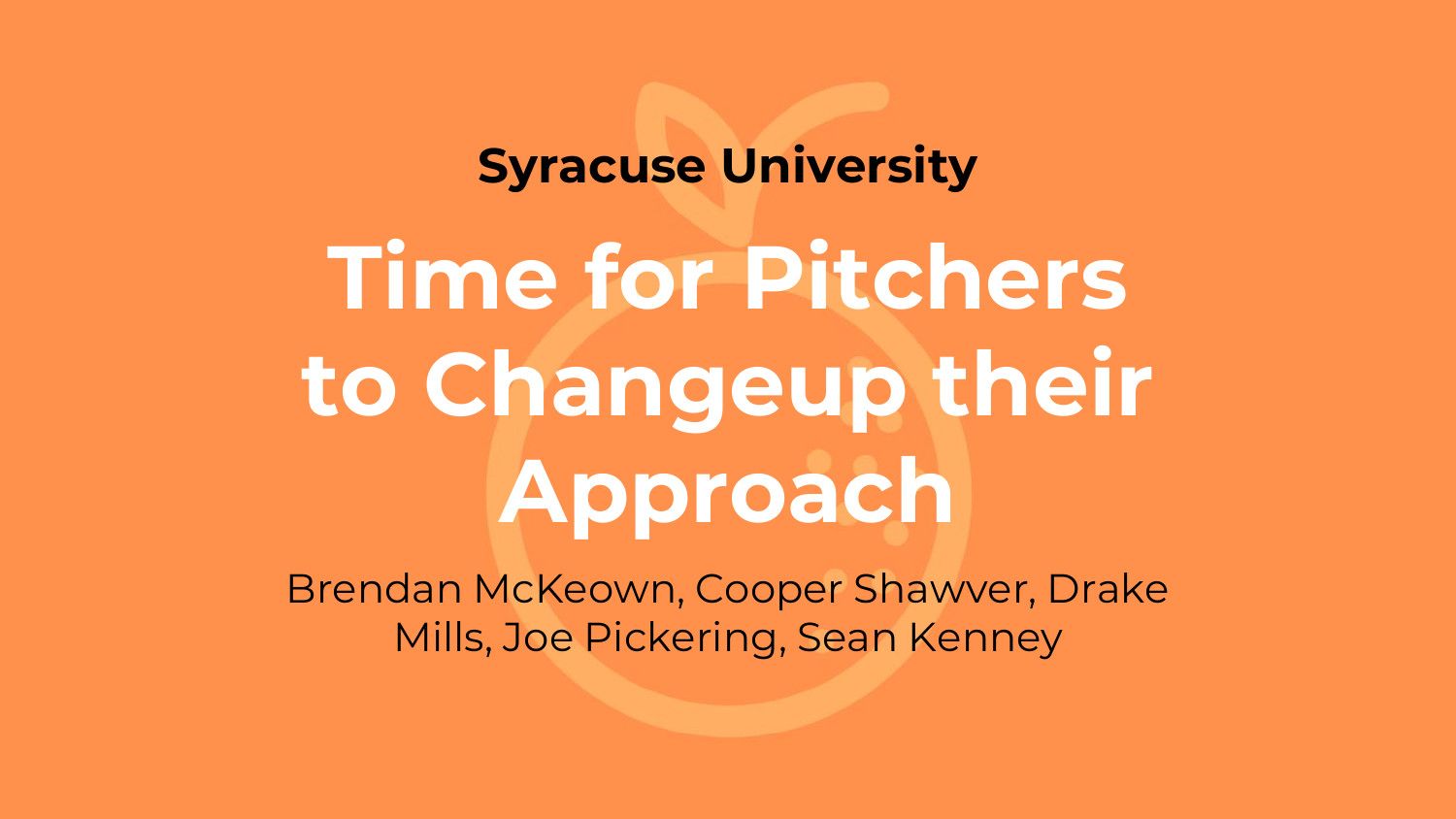## Evaluating the Prompt

- Deep pitching staff of players that don't marginally regress the third time through the order
	- Allow team to carry less pitchers
	- More flexibility in bullpen usage
- Investigate variables that allow pitchers to have relative success third time through
	- Pitch Arsenals and Pitch Types
	- Primary and Secondary Pitches
	- Contact Pitchers vs. Strikeout Pitchers
- Pinpoint identifying variables to locate pitchers who are successful the third time through
	- Strikeout and Walk Differences
	- Fatigue Effects and Saving Energy

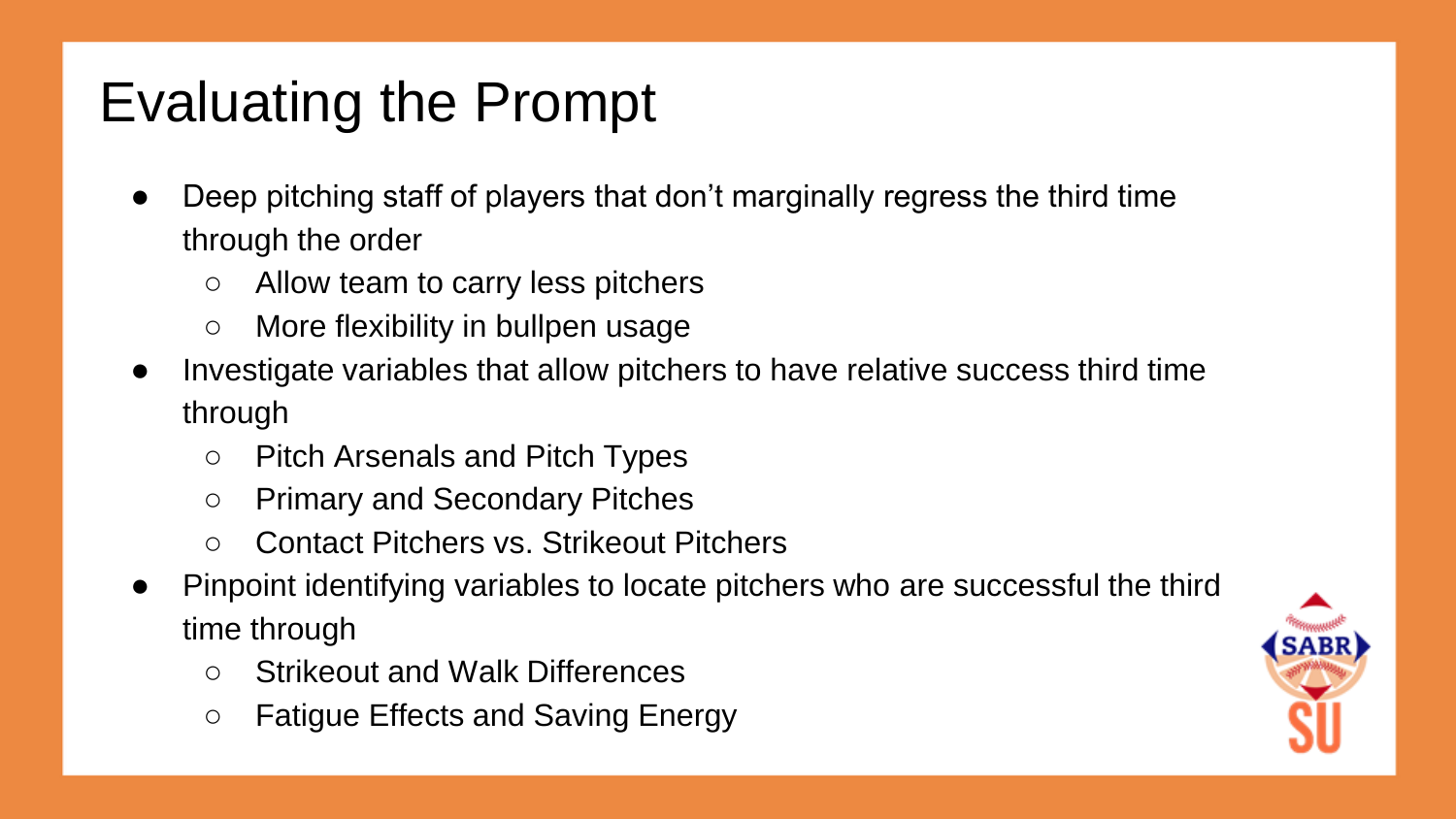### Data and Methodology

- Collected 3rd time through the order game log data from FanGraphs from the last three seasons.
- Collected 1st and 2nd time through the order data and matched it to 3rd time through the order data
	- Only considered stats 1st and 2nd time through the order if they reached the 3rd time
- Matched this data with Statcast pitch arsenal and movement data**MIFANGRAPHS**

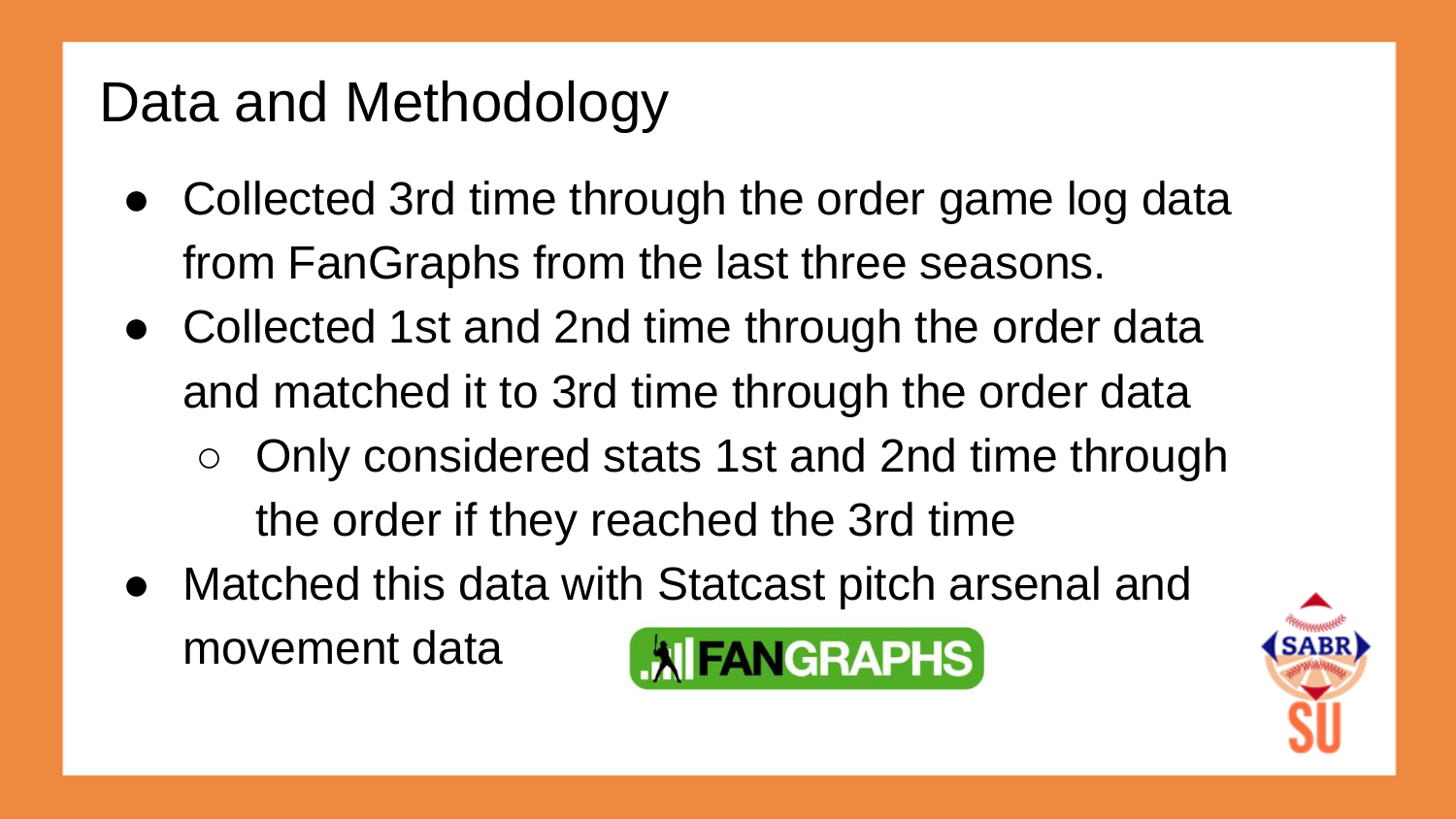### Data and Methodology



- Scraped Statcast for pitch by pitch data from the last three seasons (around 1.1 million rows)
	- Created new variables based on pitch count for when in the game a pitch was thrown
	- E.g. Pitches 0-9, 10-19, 20-29… 100+ ■ Used these to find average spin rate and speed for each pitch in each "pitch cohort"

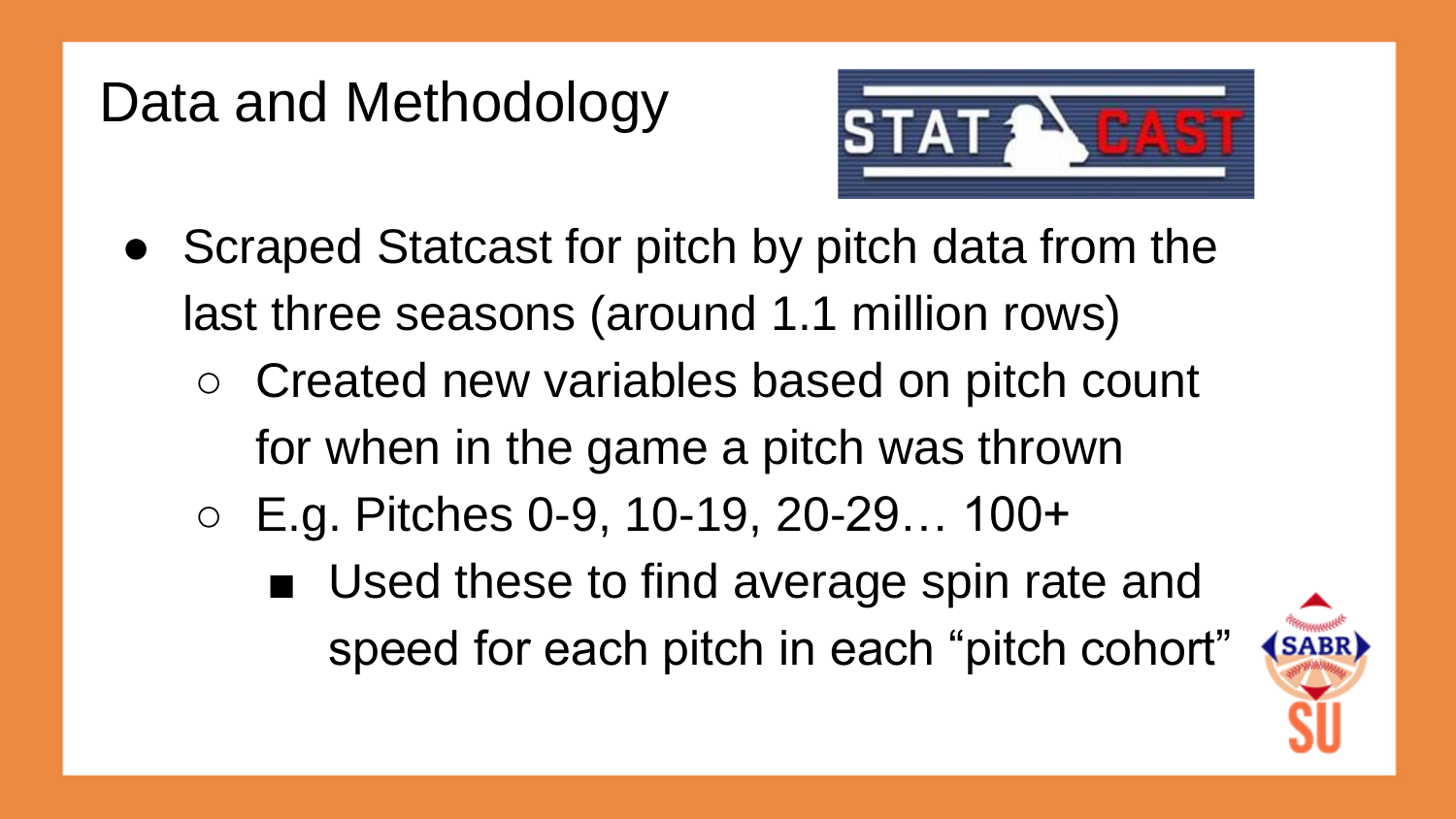### Data and Methodology

- How do we capture a drop-off or improvement in performance relative to each pitcher?
- Looked at wOBA against for our metric of evaluating each pitcher
	- Subtracted 3rd time through the order wOBA from 1st and 2nd time through the order wOBA
	- Minimum of 10 IP for 3rd time through
- Positive differences indicate improvement

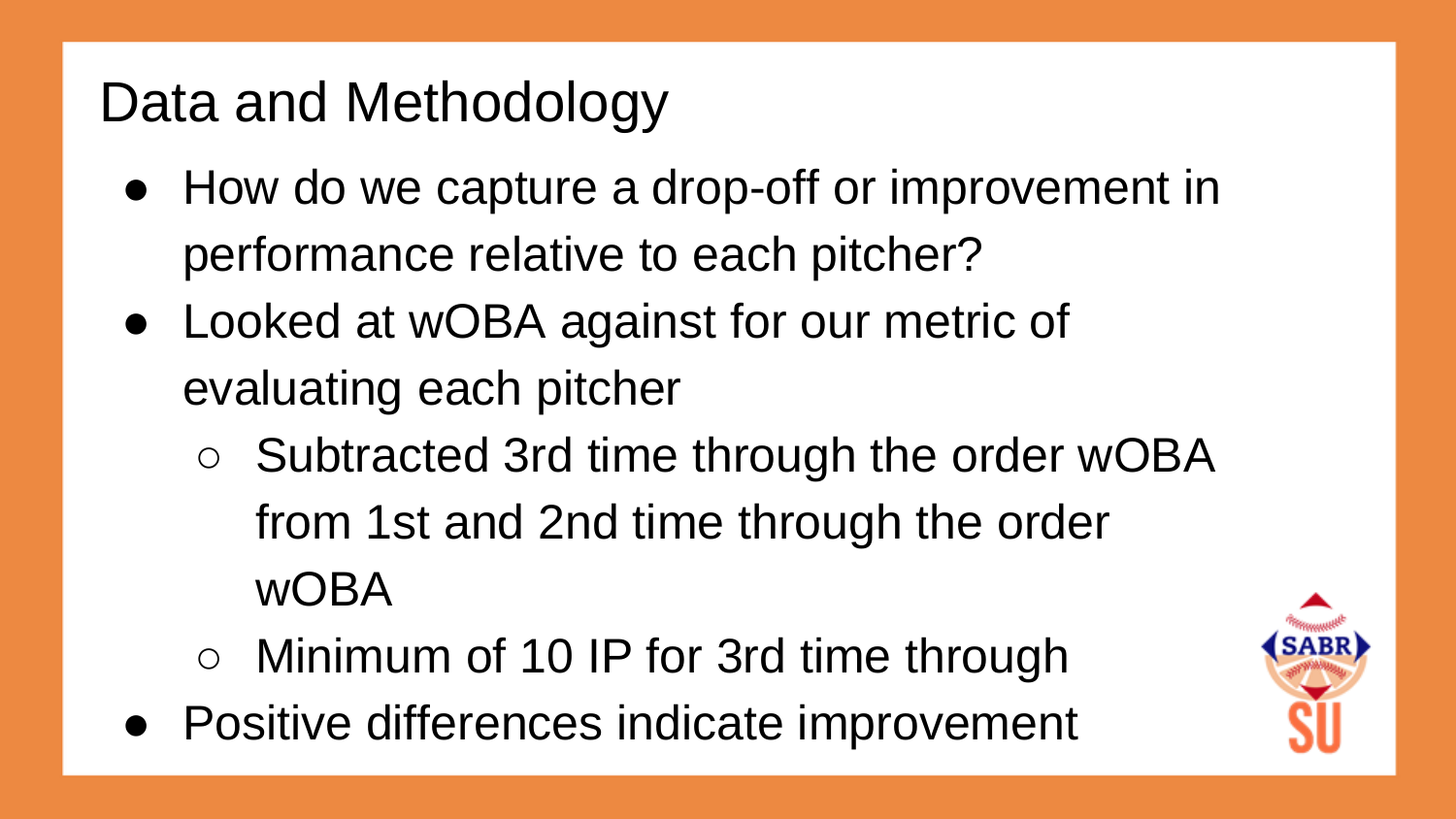### Best Actual wOBA Difference 3rd Time Through

- Rich Hill 2017  $\rightarrow$  .120
- Dan Straily 2018  $\rightarrow$  .111
- Mike Fiers 2017  $\rightarrow .090$
- James Paxton 2018  $\rightarrow .082$
- Trevor Williams 2019  $\rightarrow .066$

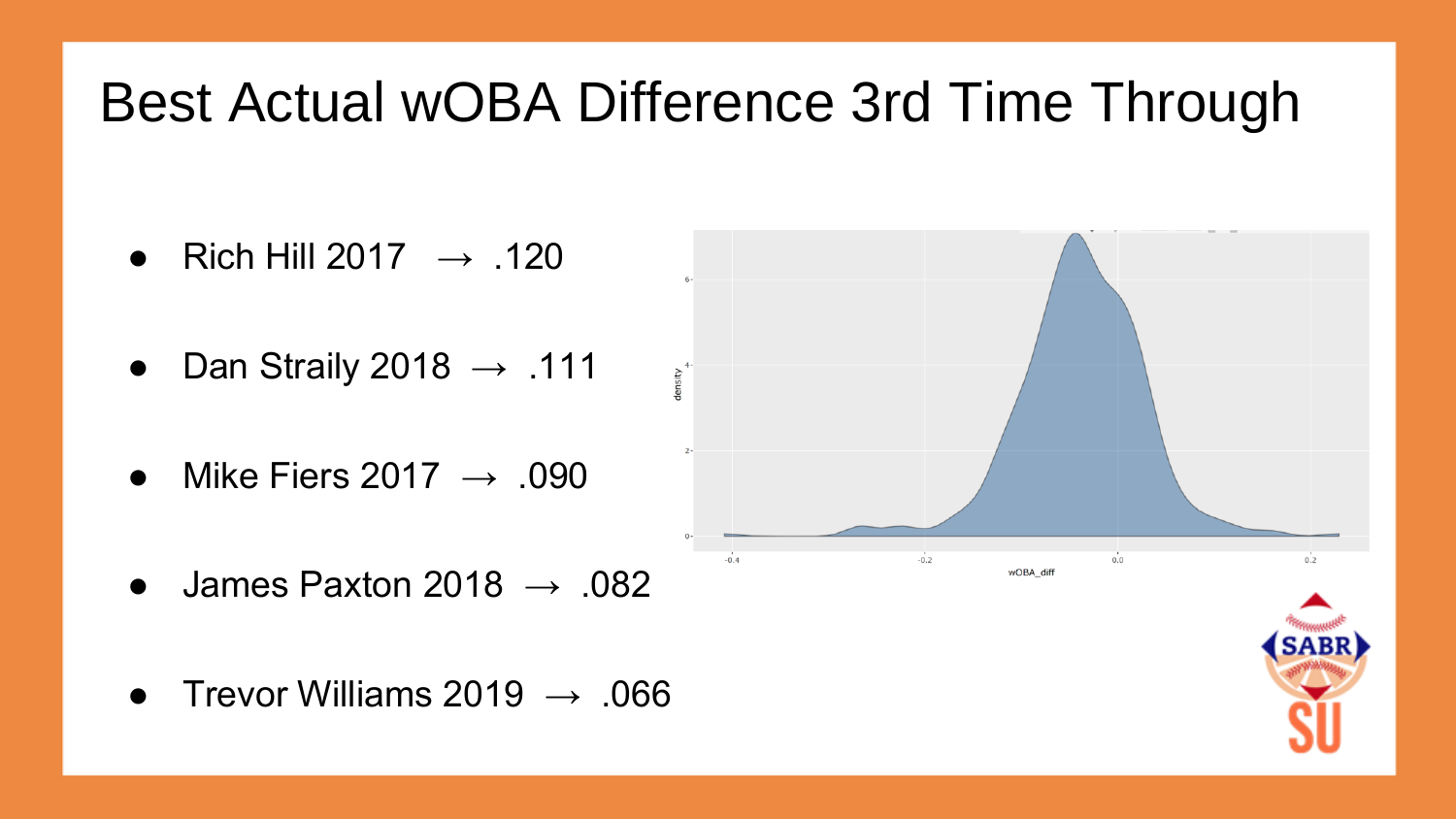### Arsenal Size and wOBA Difference

● Arsenal size has little

effect on wOBA

difference

● Most variation occurs with an arsenal size of 5

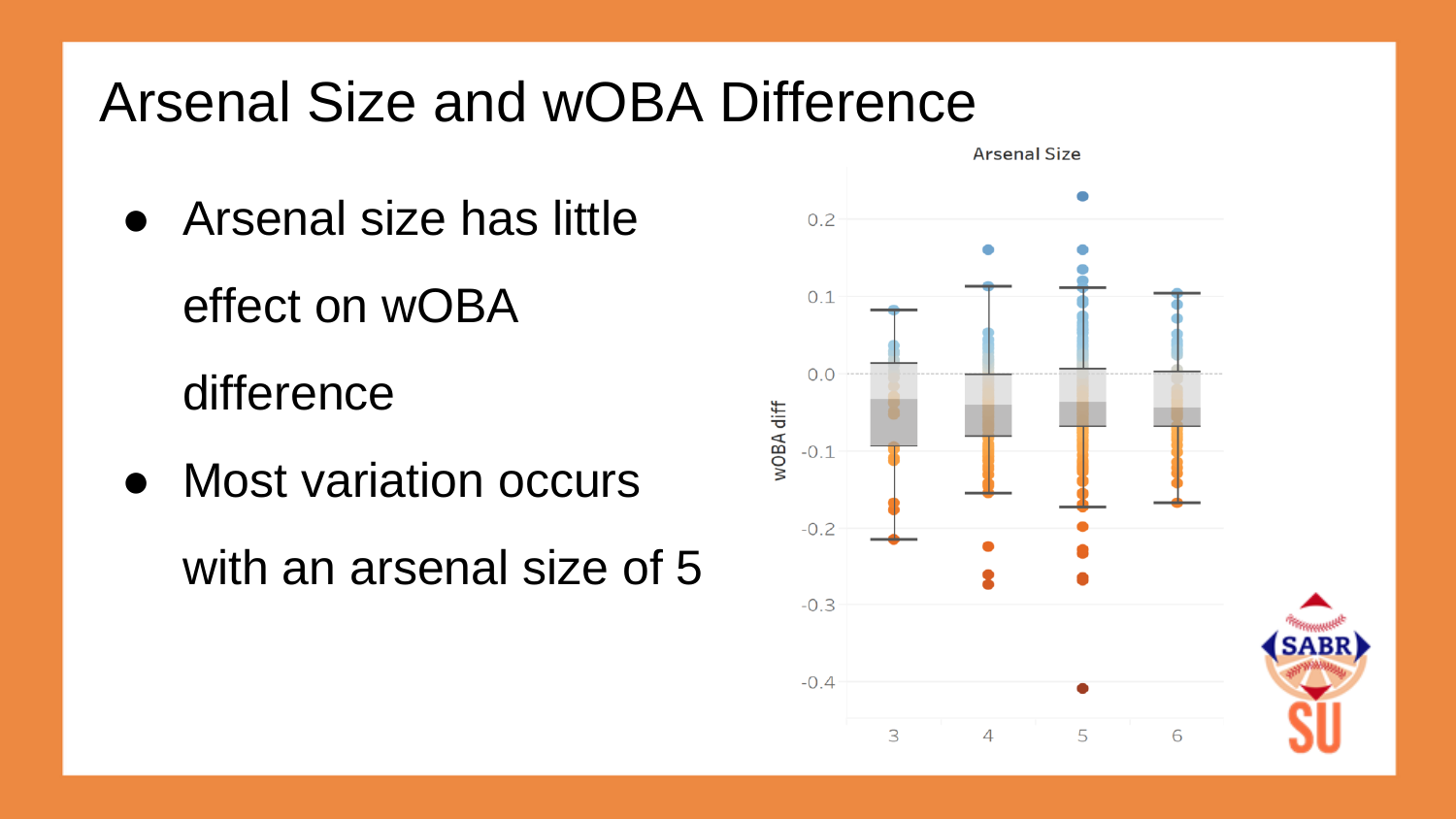### Pitch Repertoire

| <b>Variables</b>    | Coefficients | P-Value | Confidence Level |
|---------------------|--------------|---------|------------------|
| Intercept           | $-0.0476$    | 0.0052  |                  |
| <b>Arsenal Size</b> | 0.0027       | 0.4533  |                  |

| Variables | Coefficients | P-Value | <b>Confidence Level</b> |
|-----------|--------------|---------|-------------------------|
| Intercept | $-0.0706$    | 0.0003  |                         |
| Fourseam  | 0.0117       | 0.4246  |                         |
| Sinker    | 0.0078       | 0.2937  |                         |
| Cutter    | $-0.0007$    | 0.9103  |                         |
| Slider    | 0.0032       | 0.645   |                         |
| Changeup  | 0.0127       | 0.1782  |                         |
| Curveball | 0.0051       | 0.5489  |                         |

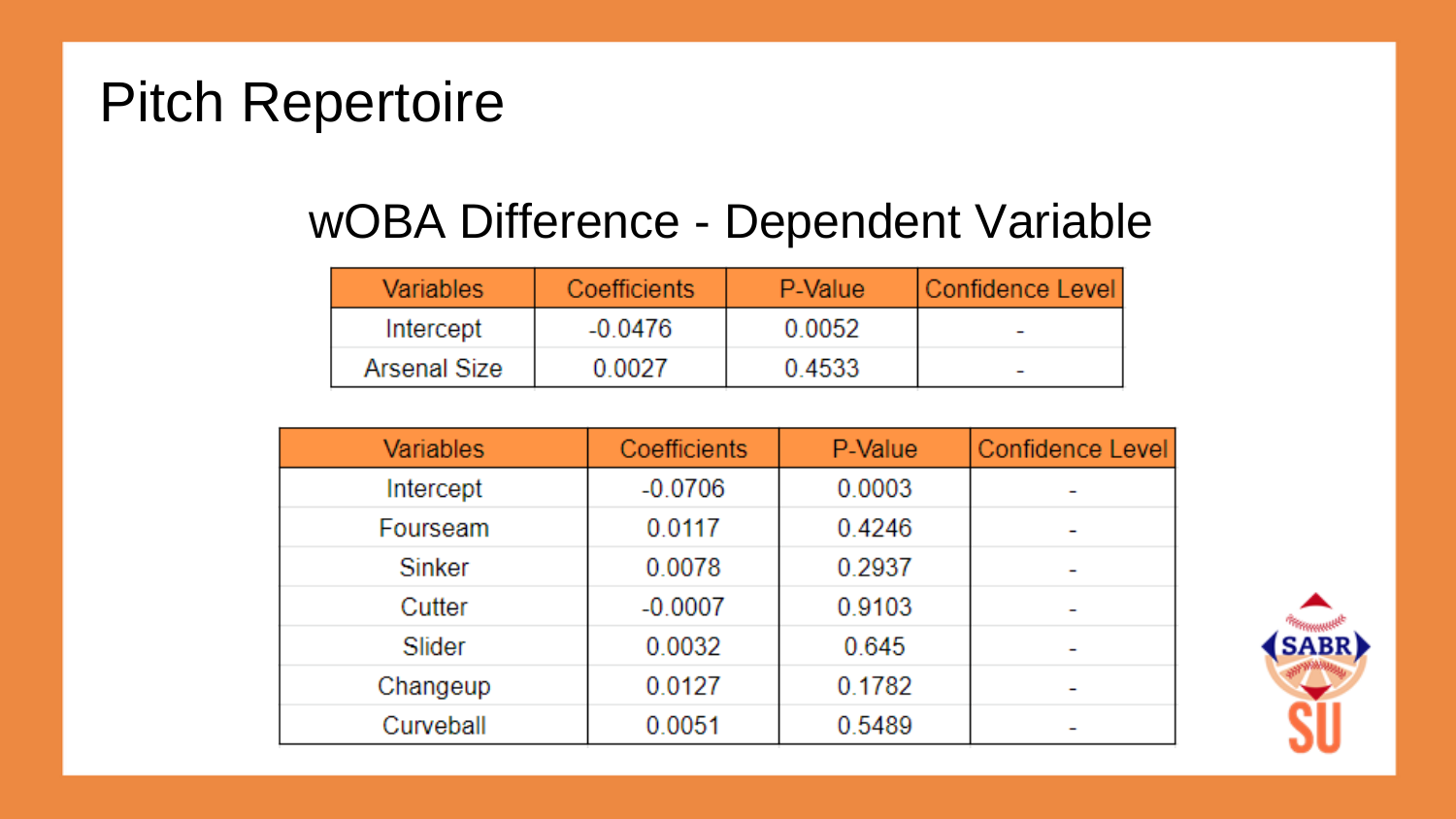### Pitch Repertoire

#### Logit Model wOBA Difference Positive - Dependent Variable

| <b>Variables</b>            | Coefficients | P-Value | <b>Confidence Level</b> |
|-----------------------------|--------------|---------|-------------------------|
| Intercept                   | 0.1713       | 0.0074  |                         |
| Changeup and Curveball      | 0.13         | 0.0241  | 5%                      |
| Slider and Changeup         | 0.0705       | 0.2444  |                         |
| <b>Slider and Curveball</b> | $-0.0697$    | 0.2608  |                         |
| Fourseam and Sinker         | $-0.0072$    | 0.8938  |                         |

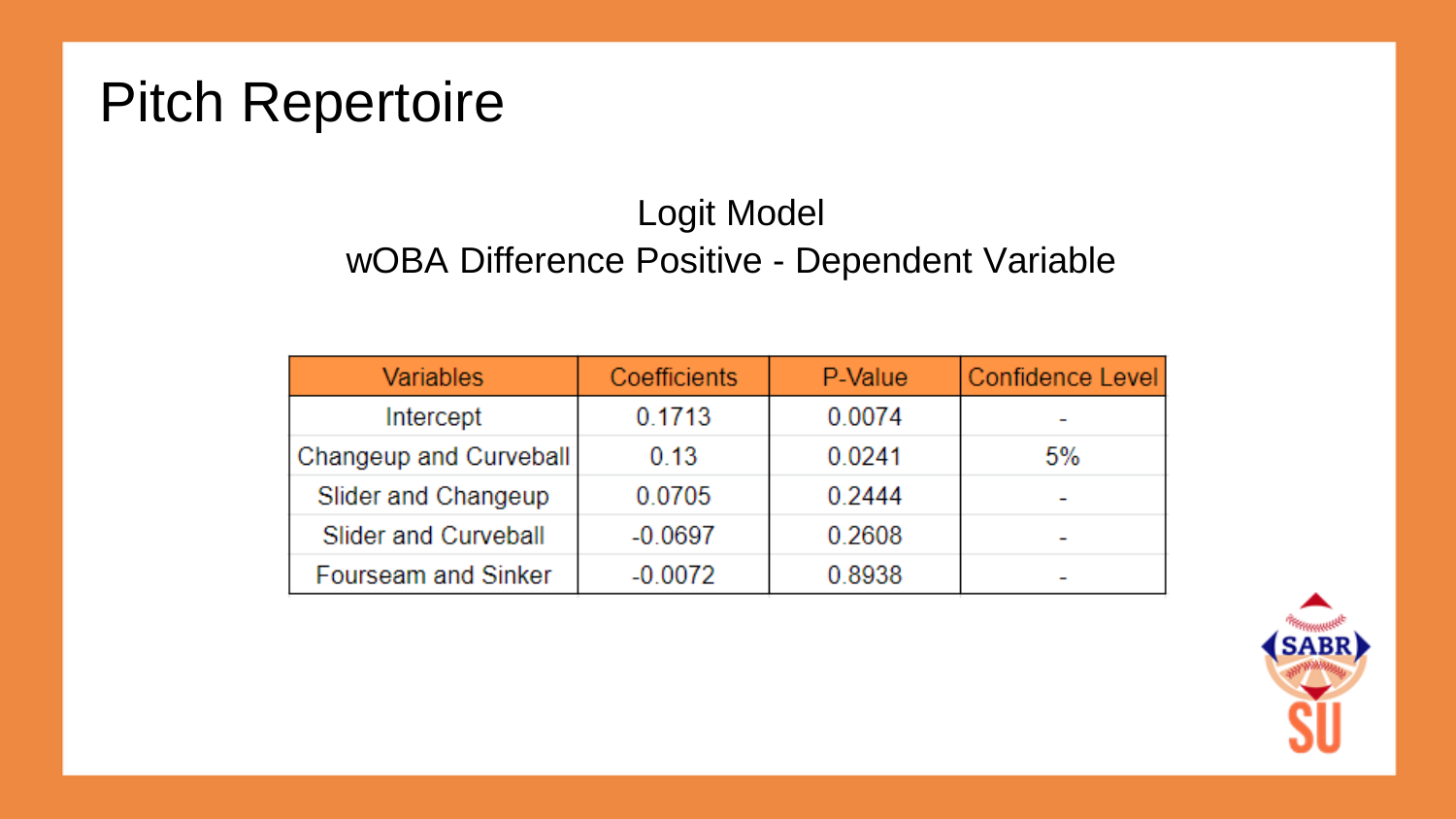### Pitch Percentages

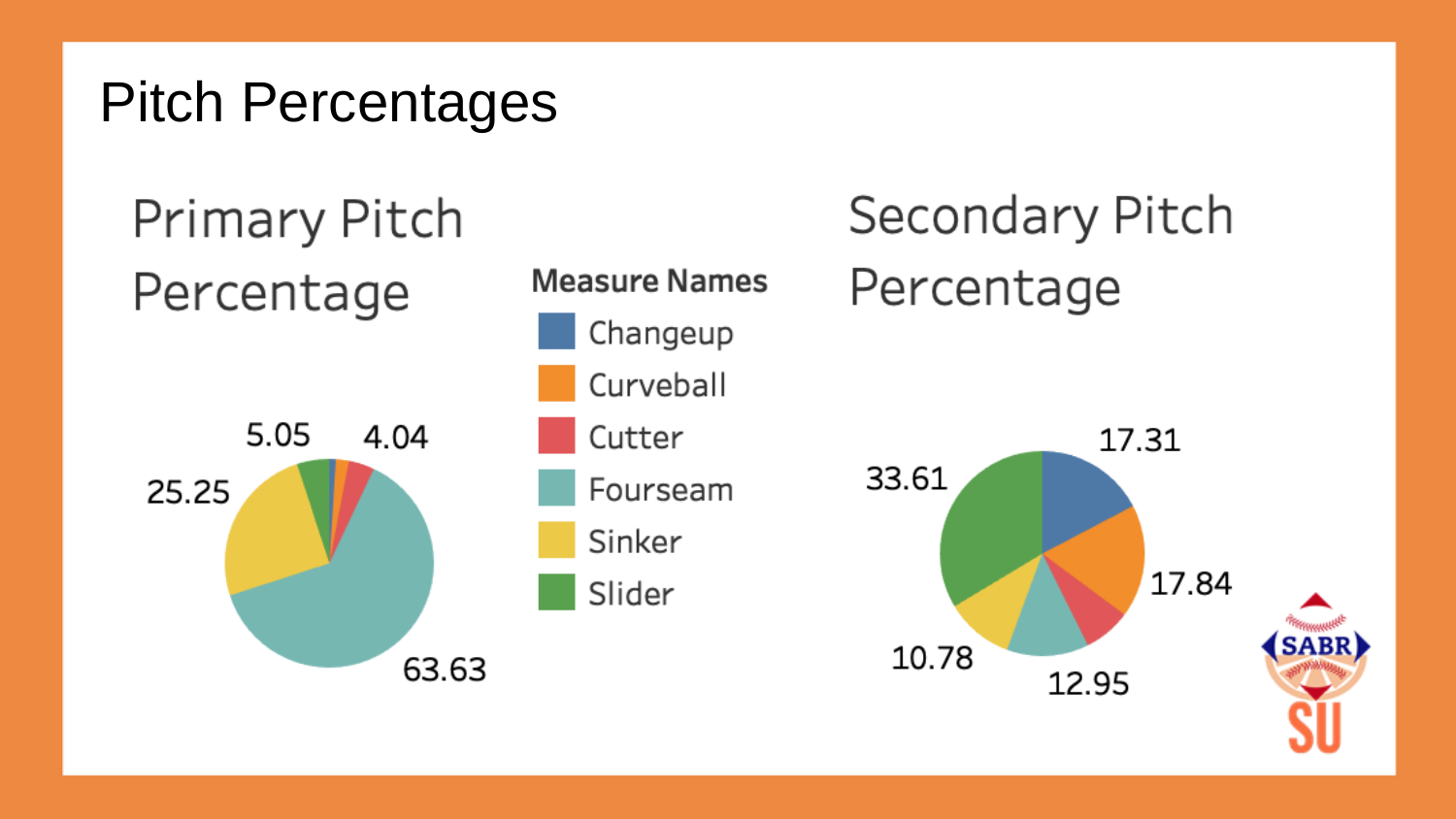#### Secondary Pitches

#### Logit Model wOBA Difference Positive - Dependent Variable

| <b>Variables</b> | Coefficients | P-Value | <b>Confidence Level</b> |
|------------------|--------------|---------|-------------------------|
| Intercept        | $-0.0604$    | 0.0008  |                         |
| Fourseam         | 0.0309       | 0.1147  |                         |
| Sinker           | 0.0275       | 0.1616  |                         |
| Cutter           | 0.0315       | 0.134   |                         |
| Slider           | 0.02721      | 0.1417  |                         |
| Changeup         | 0.0179       | 0.3543  |                         |
| Curveball        | 0.0242       | 0.2074  |                         |

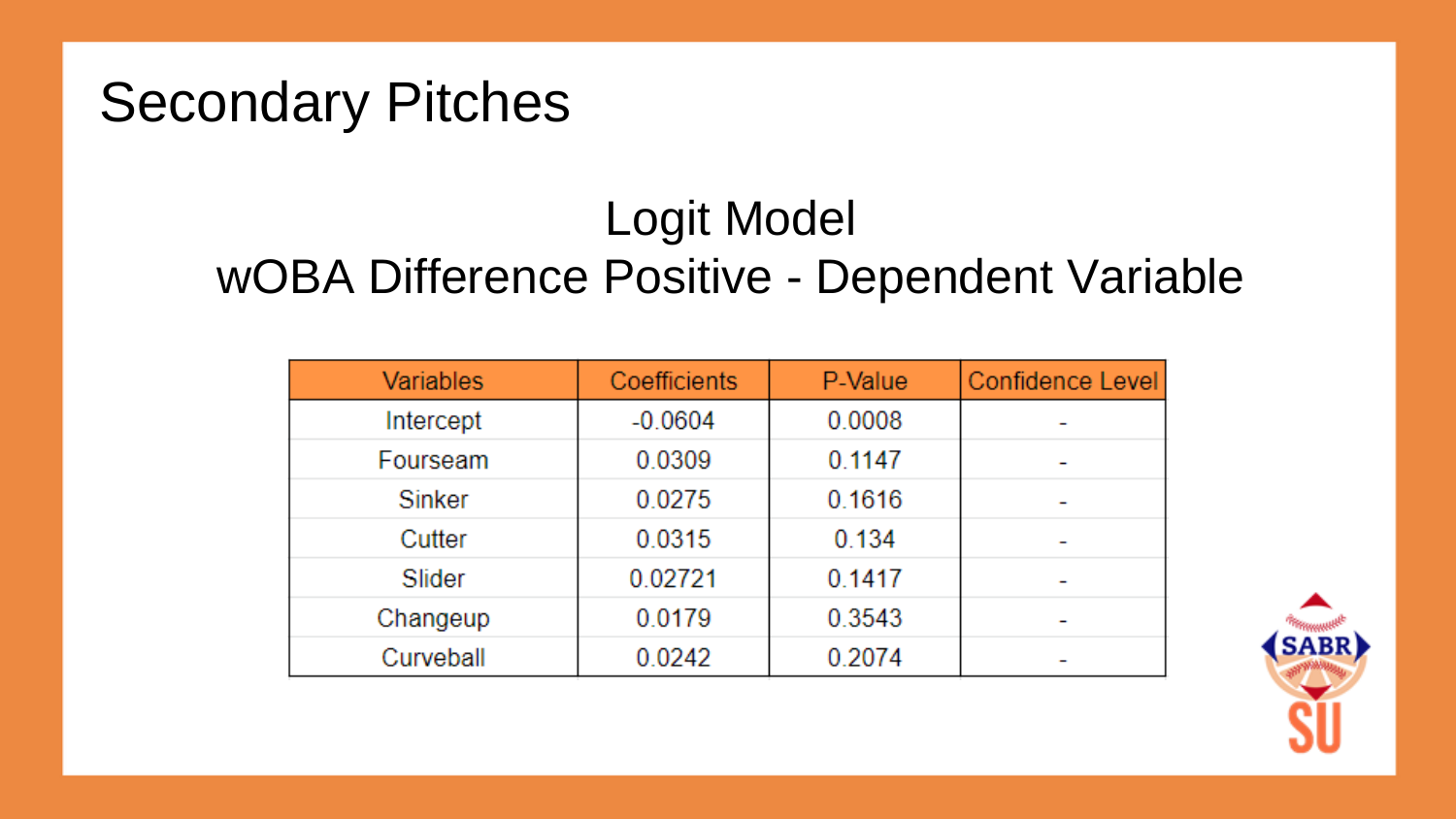#### Fatigue Effects vs. Saving Energy for Later - Velocity

| <b>Variables</b>                | Coefficients | P-Value | <b>Confidence Level</b> |
|---------------------------------|--------------|---------|-------------------------|
| Intercept                       | 0.0012       | 0.9407  |                         |
| Fourseam MPH Difference         | 0.0016       | 0.9417  |                         |
| Changeup MPH Difference         | $-0.0189$    | 0.0879  | 10%                     |
| <b>Curveball MPH Difference</b> | $-0.0045$    | 0.6528  |                         |
| <b>Cutter MPH Difference</b>    | $-0.0176$    | 0.093   | 10%                     |
| <b>Slider MPH Difference</b>    | $-0.0076$    | 0.3308  |                         |
| <b>Twoseam MPH Difference</b>   | $-0.0065$    | 0.5708  |                         |

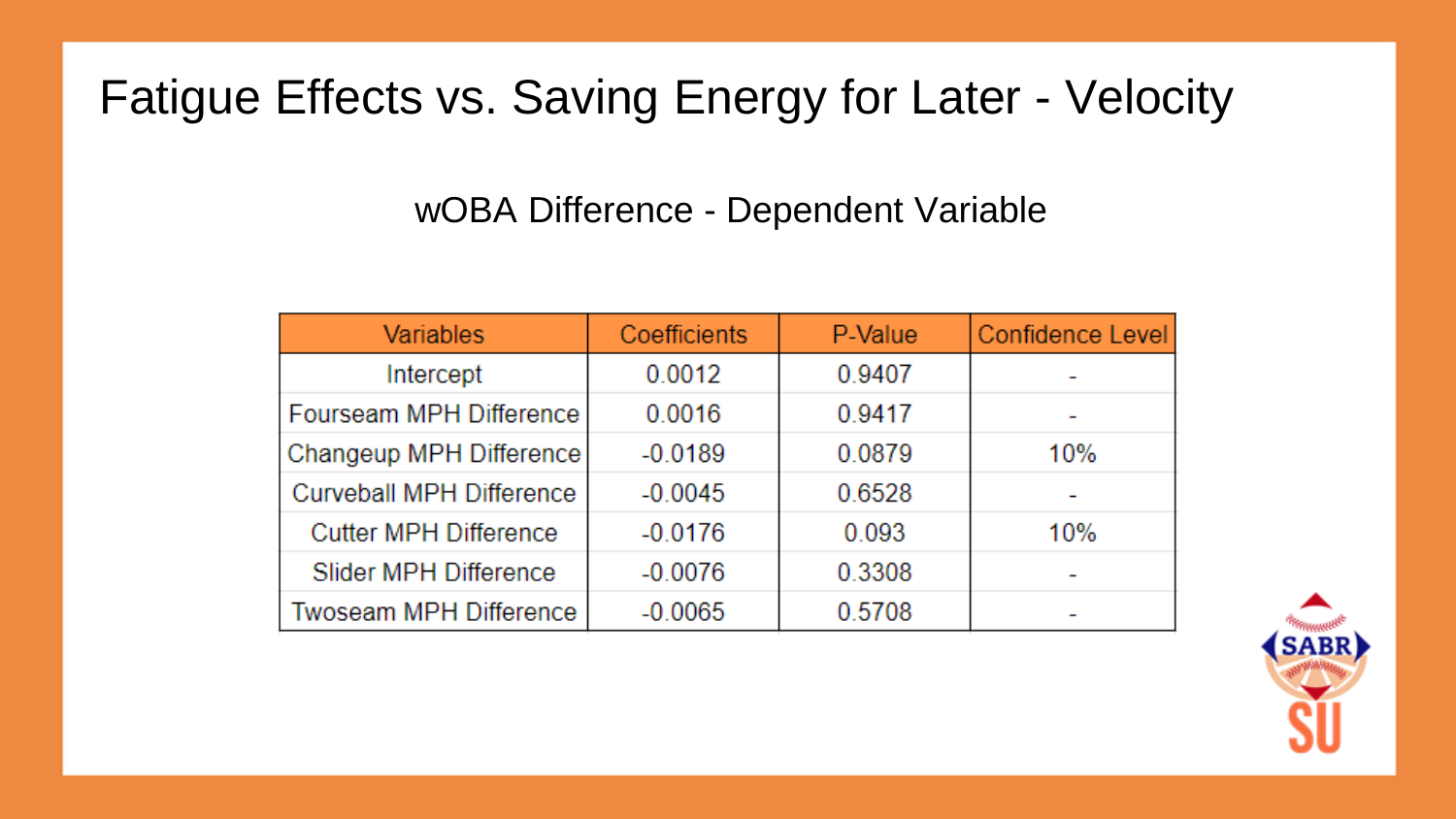#### Fatigue Effects vs. Saving Energy for Later - Spin Rate

| <b>Variables</b>                    | Coefficients | P-Value | <b>Confidence Level</b> |
|-------------------------------------|--------------|---------|-------------------------|
| Intercept                           | 0.0282       | 0.0525  |                         |
| Fourseam Spin Rate Difference       | 0.0002       | 0.5078  |                         |
| Changeup Spin Rate Difference       |              | 0.9384  |                         |
| Curveball Spin Rate Difference      |              | 0.4002  |                         |
| <b>Cutter Spin Rate Difference</b>  | 0.0002       | 0.0826  | 10%                     |
| Slider Spin Rate Difference         |              | 0.9871  |                         |
| <b>Twoseam Spin Rate Difference</b> |              | 0.4529  |                         |

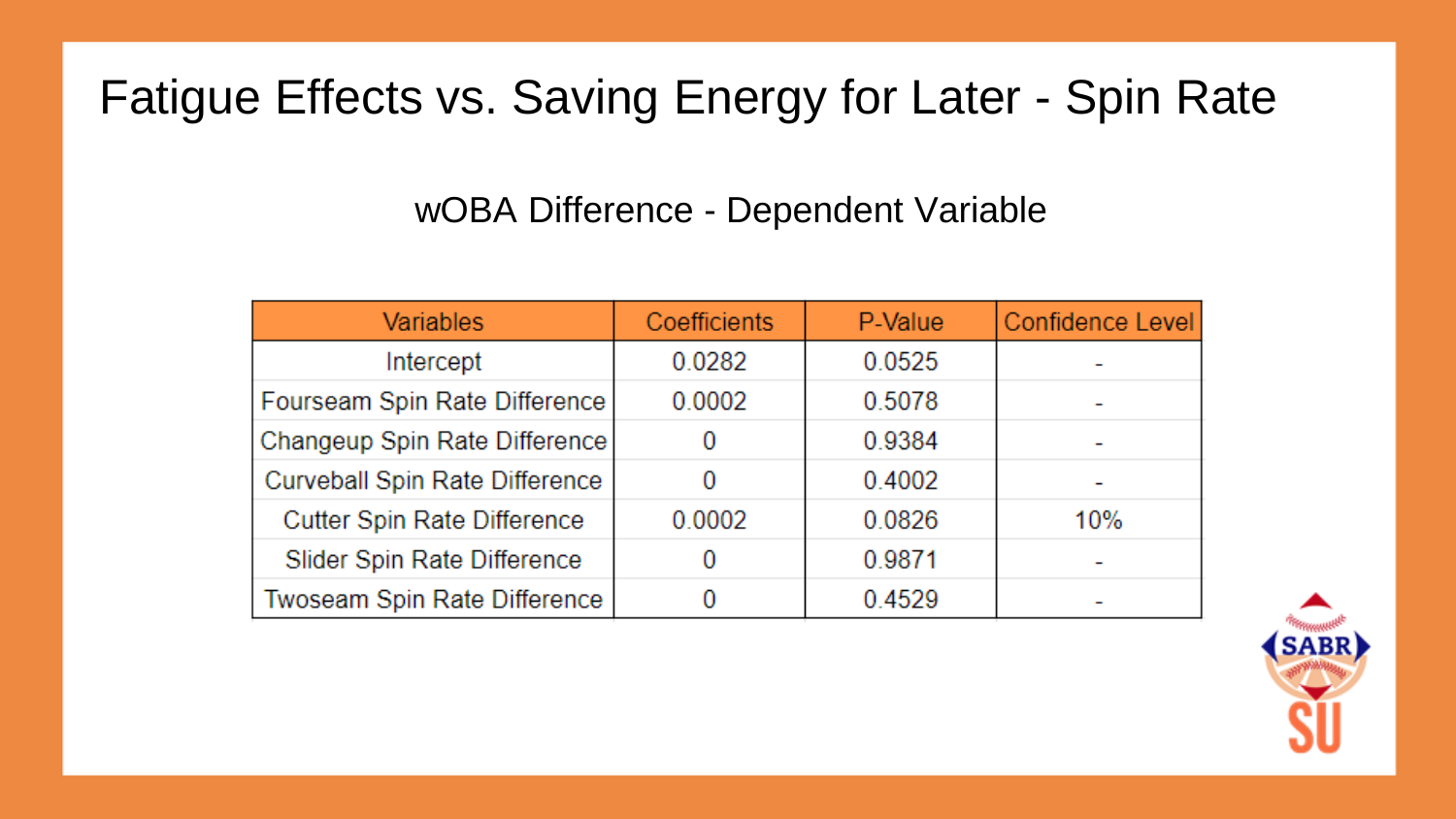## Fatigue Effects vs. Saving Energy for Later

| Variables                             | Coefficients | P-Value | Confidence Level |
|---------------------------------------|--------------|---------|------------------|
| Intercept                             | 0.0076       | 0.7225  |                  |
| Fourseam MPH Difference               | $-0.005$     | 0.8631  |                  |
| Changeup MPH Difference               | $-0.0274$    | 0.0951  | 10%              |
| <b>Curveball MPH Difference</b>       | $-0.0137$    | 0.4426  |                  |
| <b>Cutter MPH Difference</b>          | $-0.0132$    | 0.3676  |                  |
| <b>Slider MPH Difference</b>          | $-0.0118$    | 0.3679  |                  |
| <b>Twoseam MPH Difference</b>         | 0.0068       | 0.7668  |                  |
| Fourseam Spin Rate Difference         | 0.0006       | 0.1242  |                  |
| Changeup Spin Rate Difference         | 0.0001       | 0.5443  |                  |
| <b>Curveball Spin Rate Difference</b> | 0            | 0.9752  |                  |
| <b>Cutter Spin Rate Difference</b>    | 0.0001       | 0.4078  |                  |
| Slider Spin Rate Difference           | $-0.0002$    | 0.3788  |                  |
| <b>Twoseam Spin Rate Difference</b>   | $-0.0002$    | 0.4292  |                  |

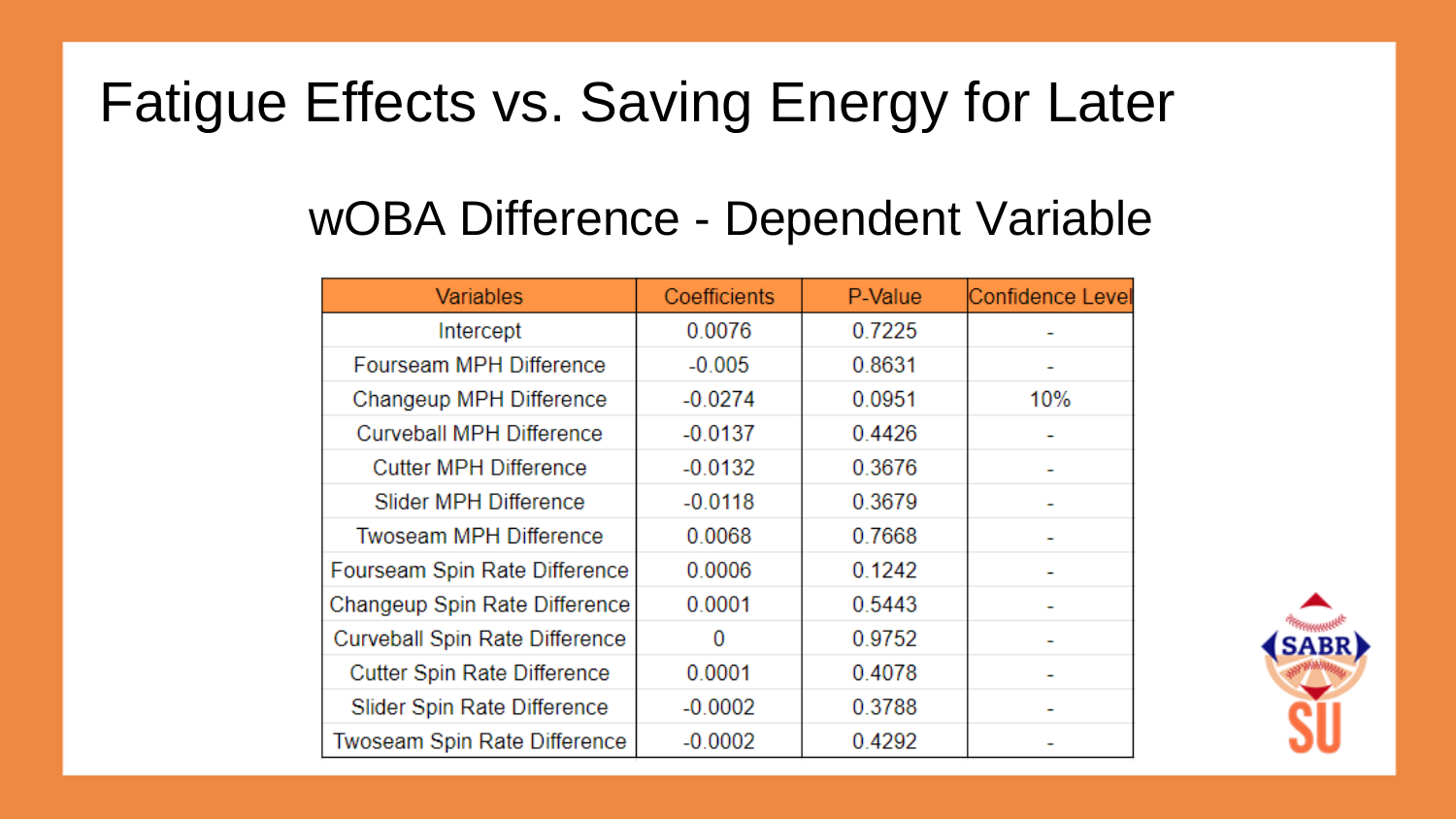#### K% and BB% on wOBA Difference



Change in K% on wOBA Differential

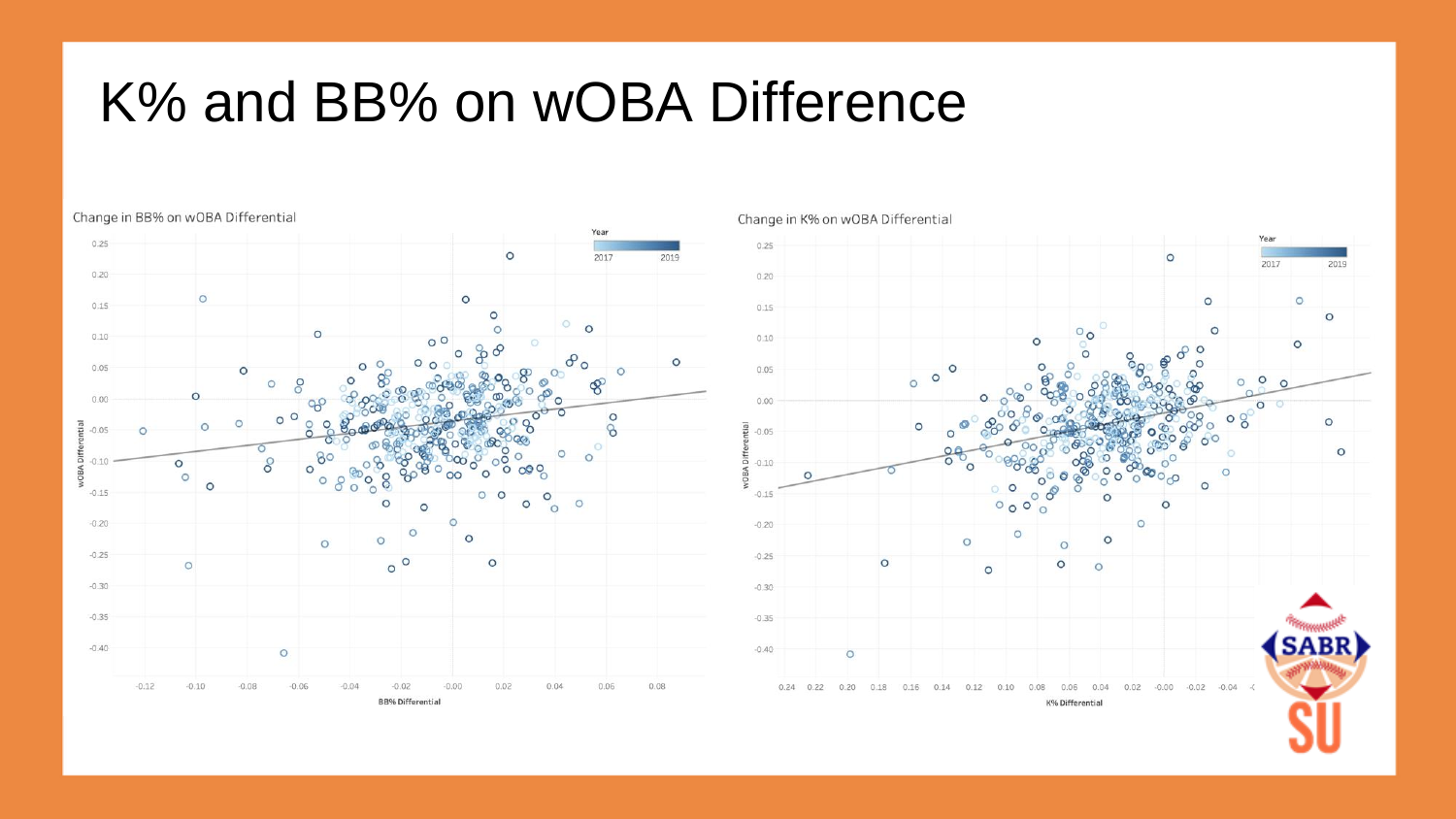### K% and BB%

| <b>Variables</b>         | Coefficients | P-Value | <b>Confidence Level</b> |
|--------------------------|--------------|---------|-------------------------|
| Intercept                | $-0.0146$    | 0.3766  |                         |
| K pct                    | 0.0398       | 0.4559  |                         |
| BB pct                   | $-0.2117$    | 0.1264  |                         |
| K pct difference         | $-0.3273$    |         | $1\%$                   |
| <b>BB</b> pct difference | 0.3388       | 0.0007  | $1\%$                   |

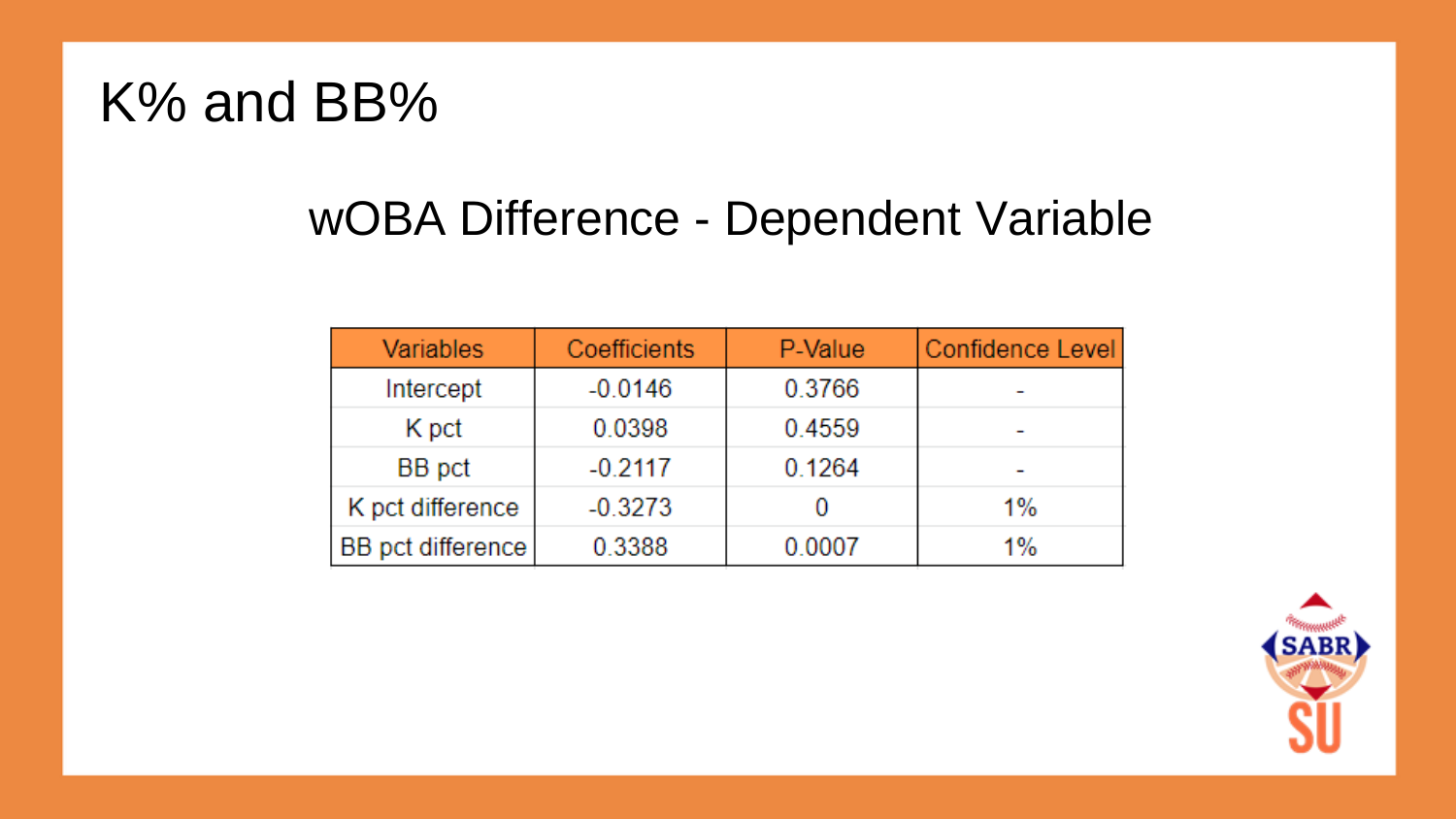### BB% vs. K% Difference



- Negative K% difference indicates increase third time through
- Positive BB% difference indicates decrease 3rd time through

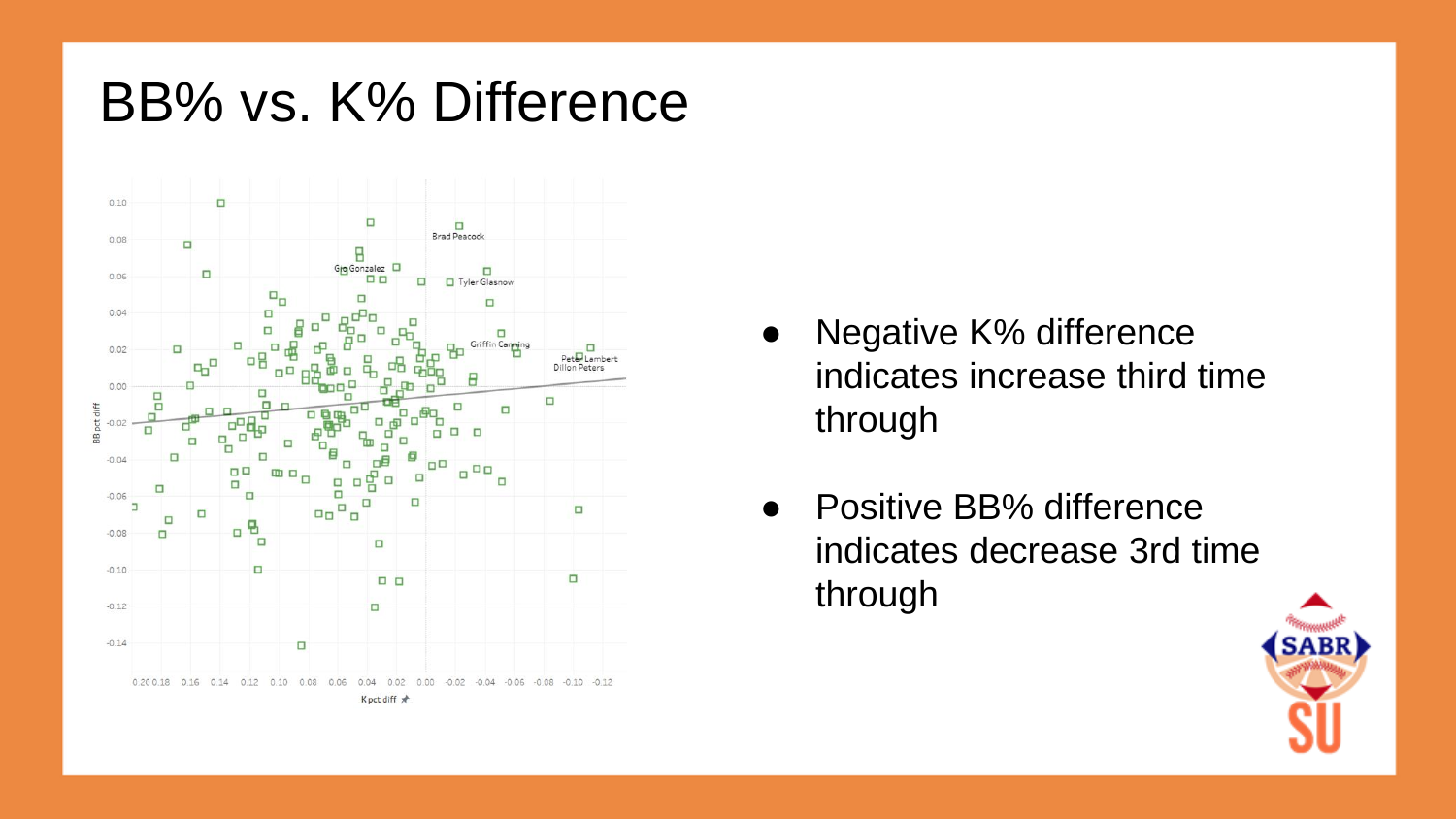### Prediction Model for Expected wOBA Difference

| Variables                | Coefficients | P-Value | <b>Confidence Level</b> |
|--------------------------|--------------|---------|-------------------------|
| Intercept                | $-0.0241$    | 0.0031  |                         |
| Changeup MPH Difference  | $-0.004$     | 0.2547  | -                       |
| K pct Difference         | $-0.3096$    |         | $1\%$                   |
| <b>BB</b> pct Difference | 0.3706       | 0.0004  | $1\%$                   |
| Changeup and Curveball   | 0.0077       | 0.3551  |                         |

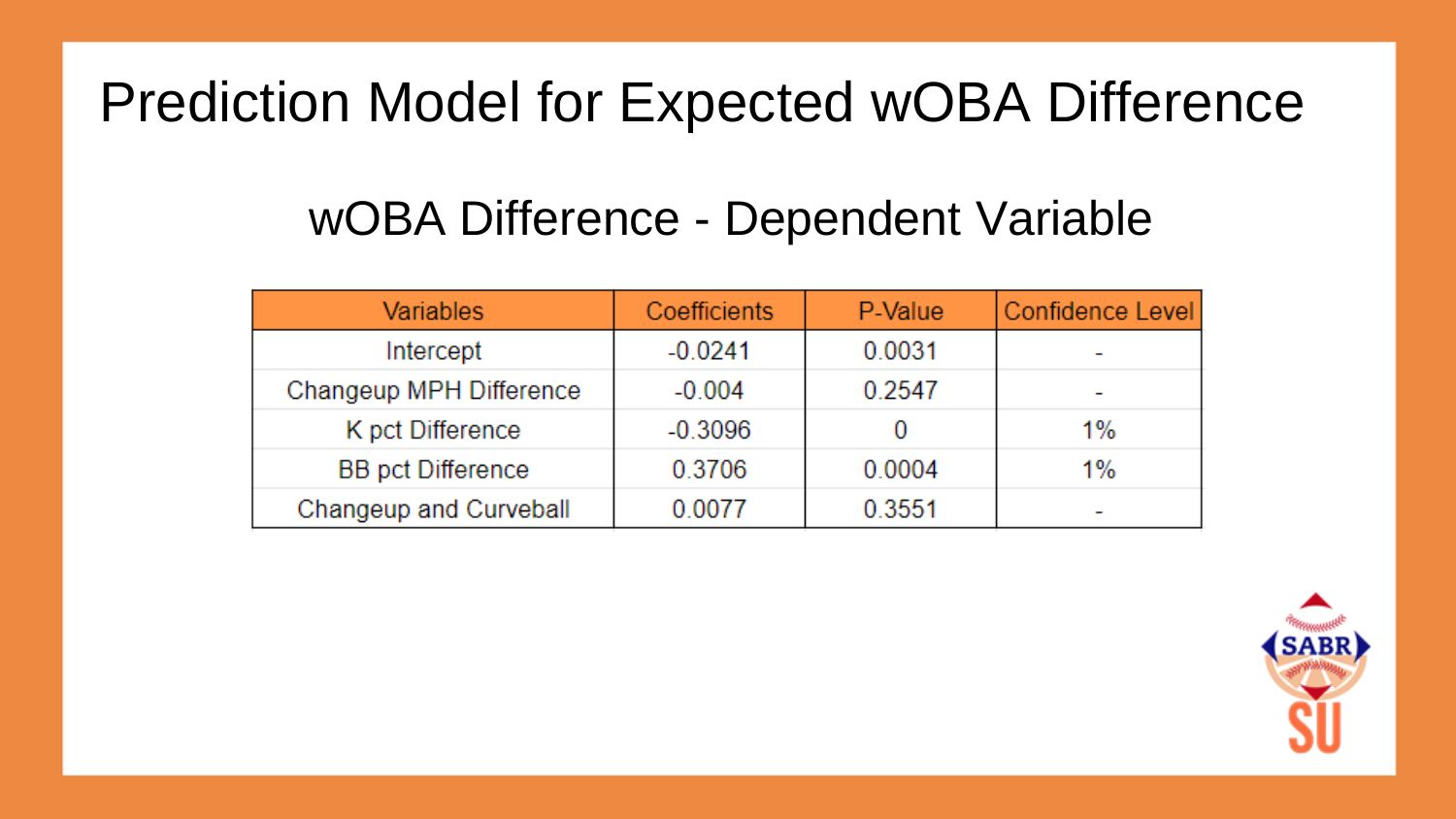#### Expected wOBA Difference Distribution

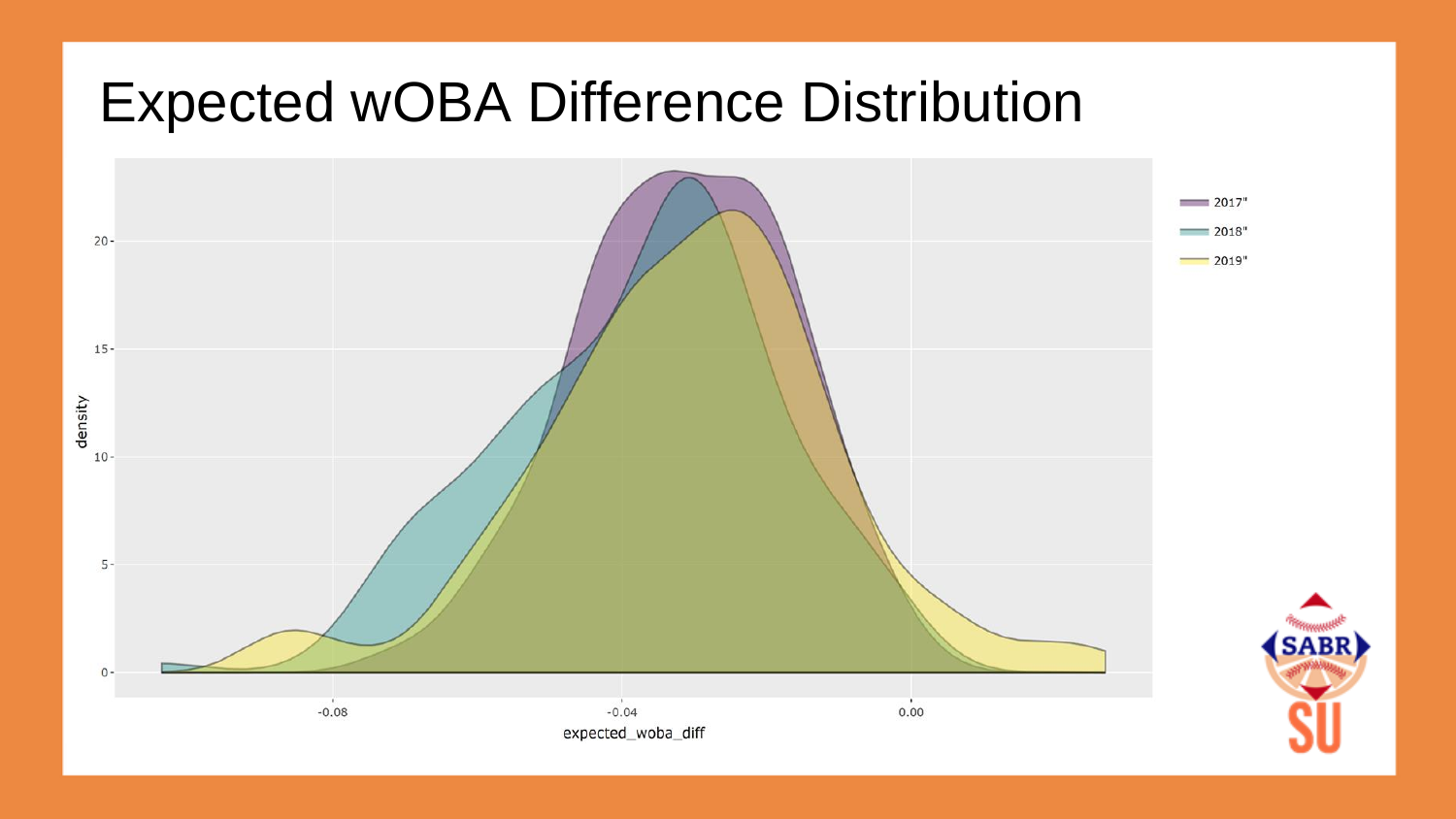## Criteria for Player Selection

- Identified pitchers that were not given ample opportunity to pitch the third time through the order
- Less than 20% of batters faced against the third time through the line up
- Used our model for expected wOBA difference
- Only considered players for the 2019 season as candidates

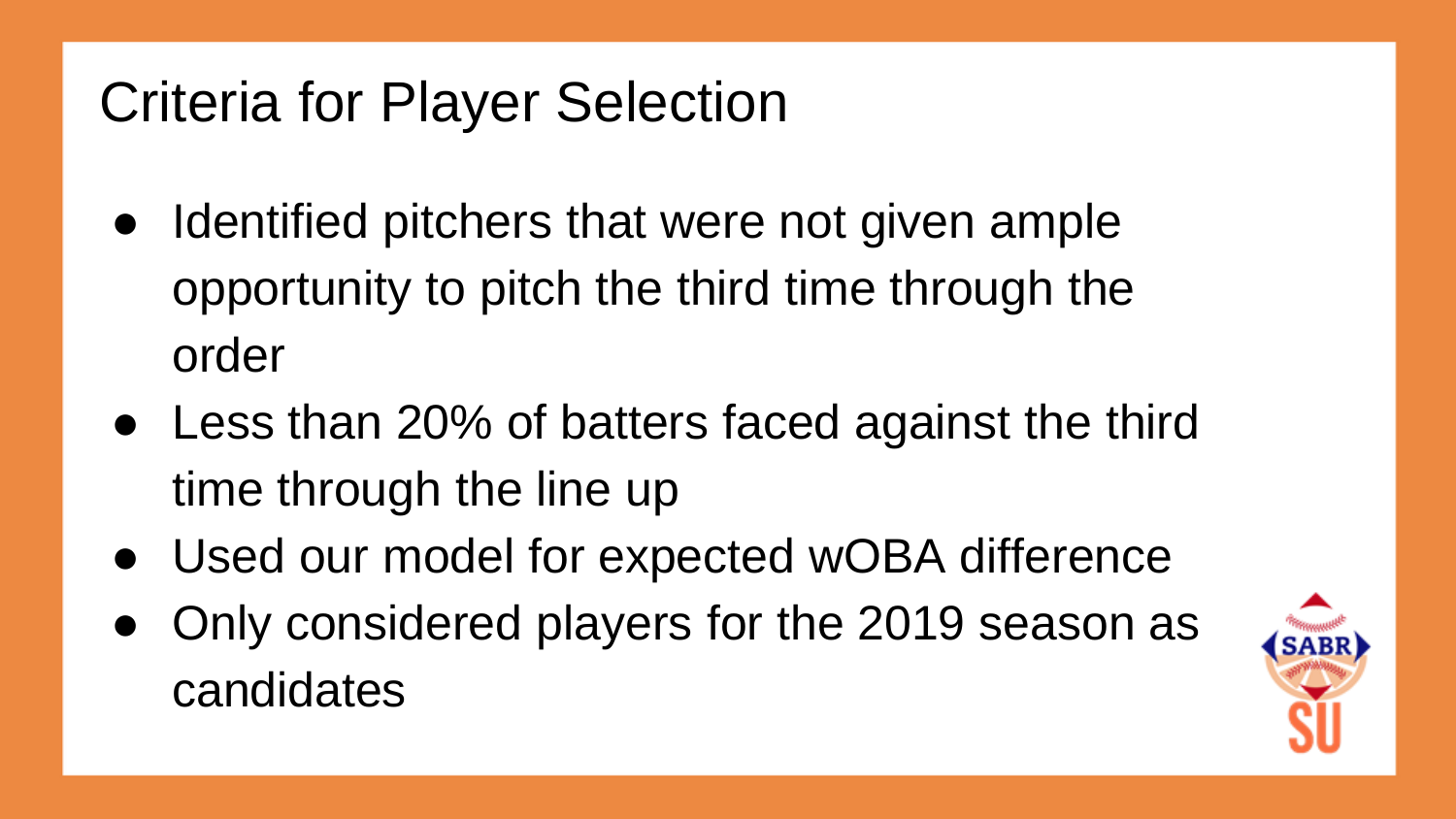### Brad Peacock - Astros



- Reliever in 2018, but started 15 games in 2019
- 5 Pitches in his arsenal (FF, SI, SL, CU, CH)
- Proj. wOBA decrease of 0.0581 third time through
- Faced just 13.87 batters per appearance
- 2.2% K% increase third time through
- 8.7% BB% decrease third time through
- Only 0.8625 MPH decrease in changeup velocity from cohort 1 to 8

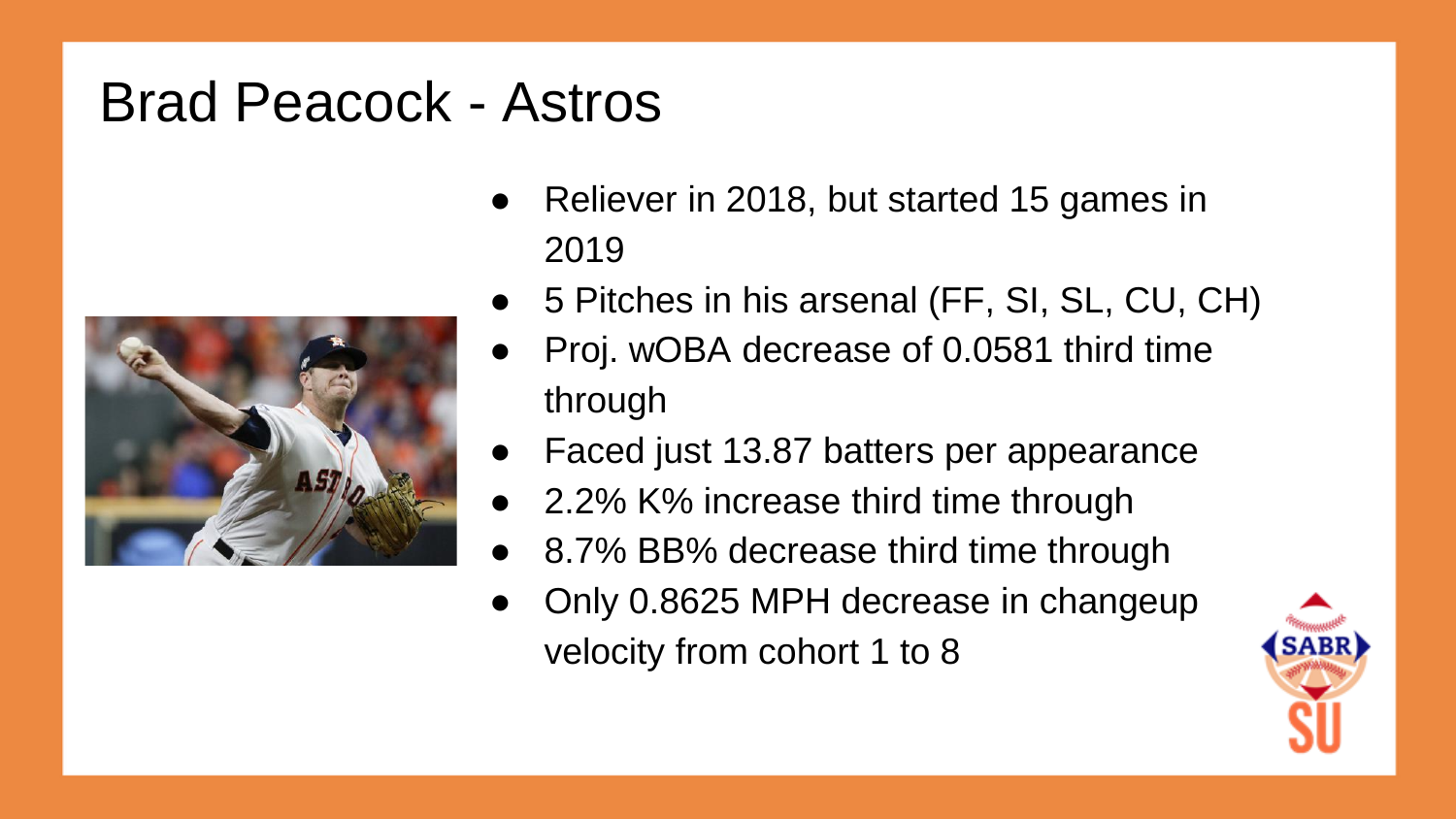### Peter Lambert - Rockies

- Called up to Rockies due to injuries in 2019
- Actual: wOBA increase of 0.0833 third time through
- Model: wOBA decrease of 0.0215 third time through
- Walked 2% less batters the third time through the lineup per batter faced
- Struck out 11% more batters third time through
- **Curveball and Changeup combination**



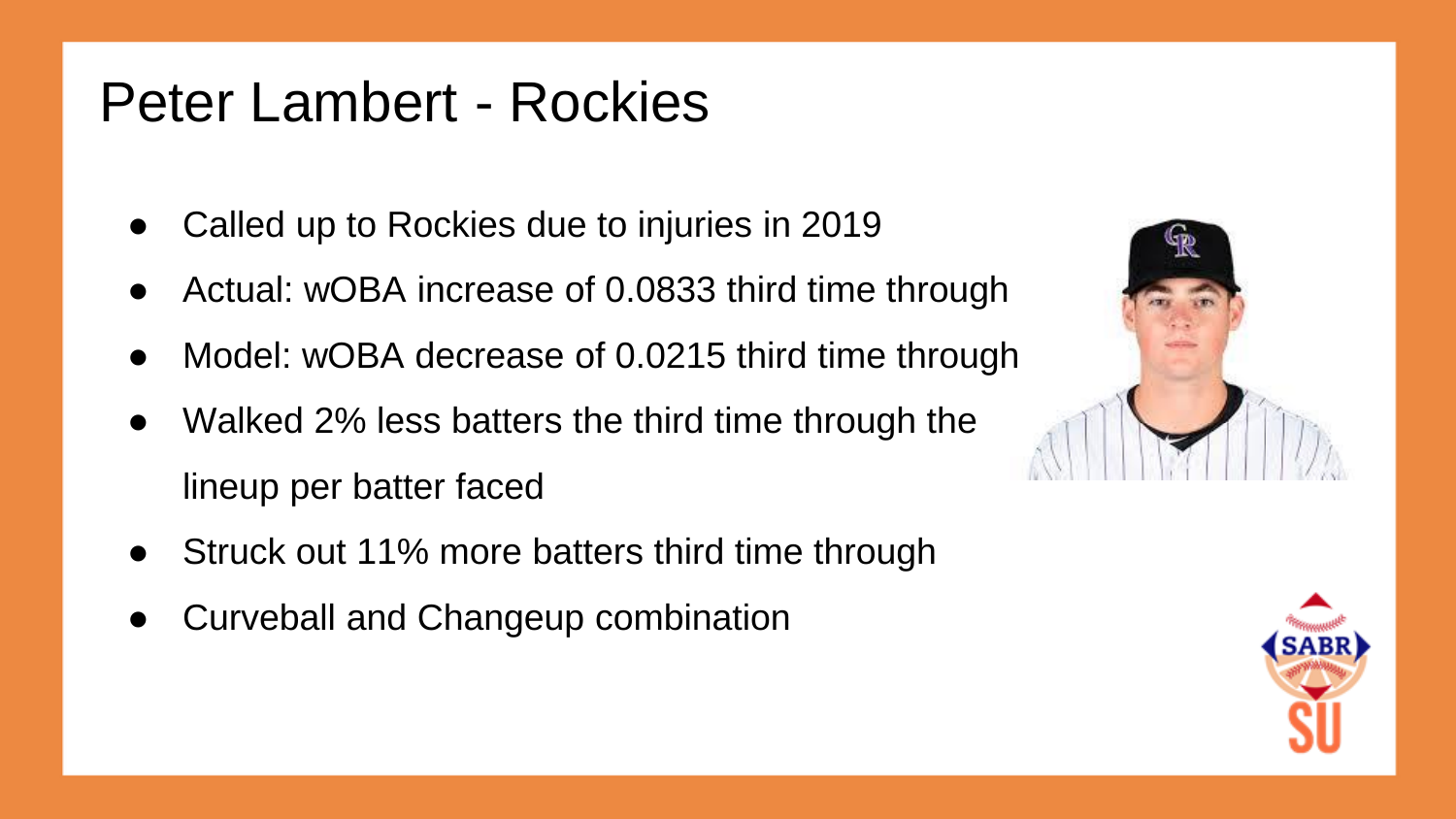### Dillon Peters - Angels



- 3rd year pitcher
- Proj. wOBA difference of .0201 third time through
- Fastball spin rate increases 35 rpm between cohort 1 and 8
- Changeup mph drops only .5 mph
- K% up 11% third time through
- **Changeup Curve combination**

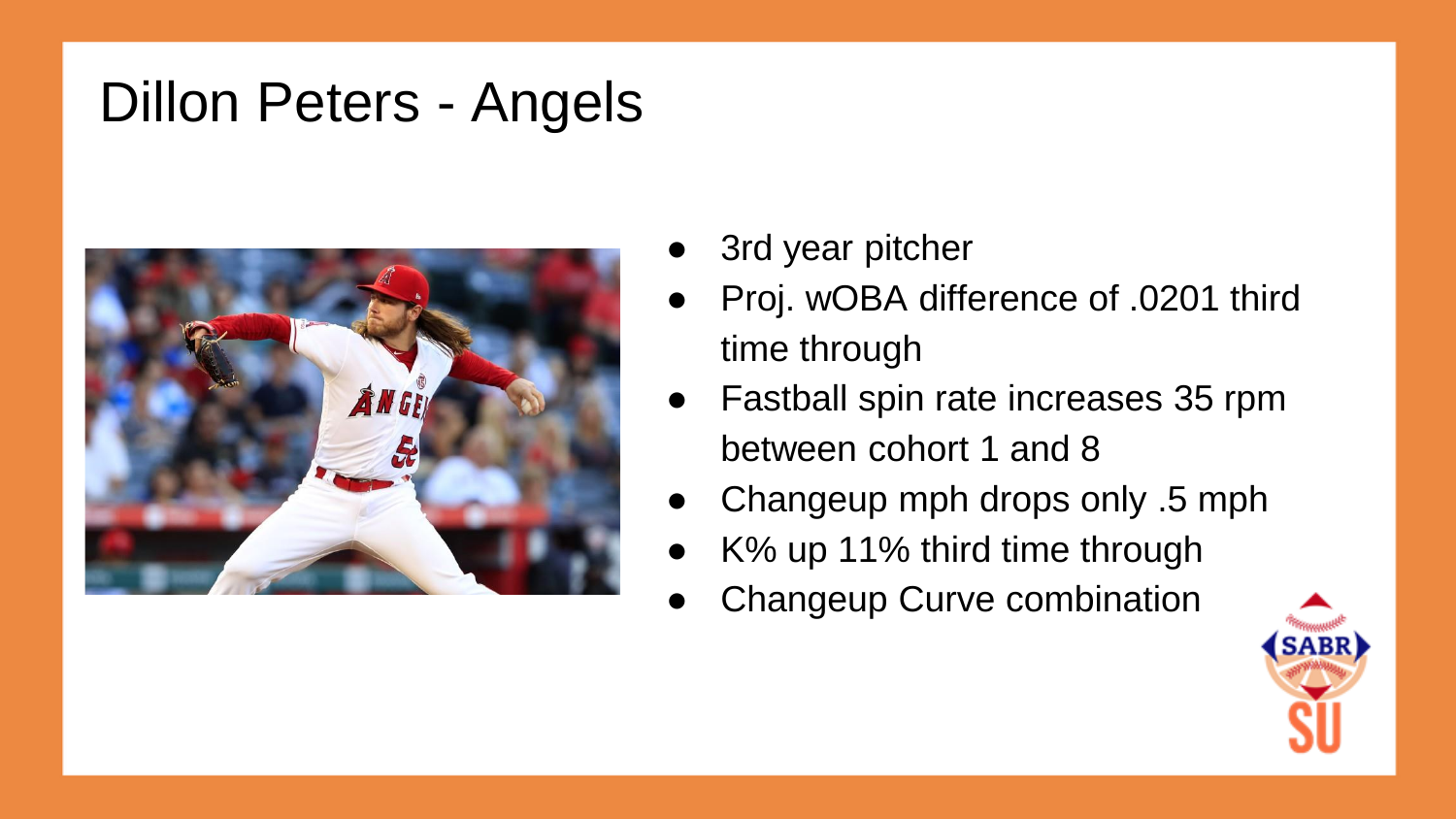### Gio Gonzalez - White Sox

- Lefty Milwaukee Brewers SP in 2019, started with Yankees on MiLB Deal.
- Not a normal Spring Training in 2019, resulted in Injured List appearance due to "Dead Arm"
- Proj. 0.1121 wOBA decrease 3rd time through
- 16.22 Batters Faced per appearance
- 28.08 Changeup Spin Rate increase
- 3% K increase third time through
- 5.3% BB decrease third time through



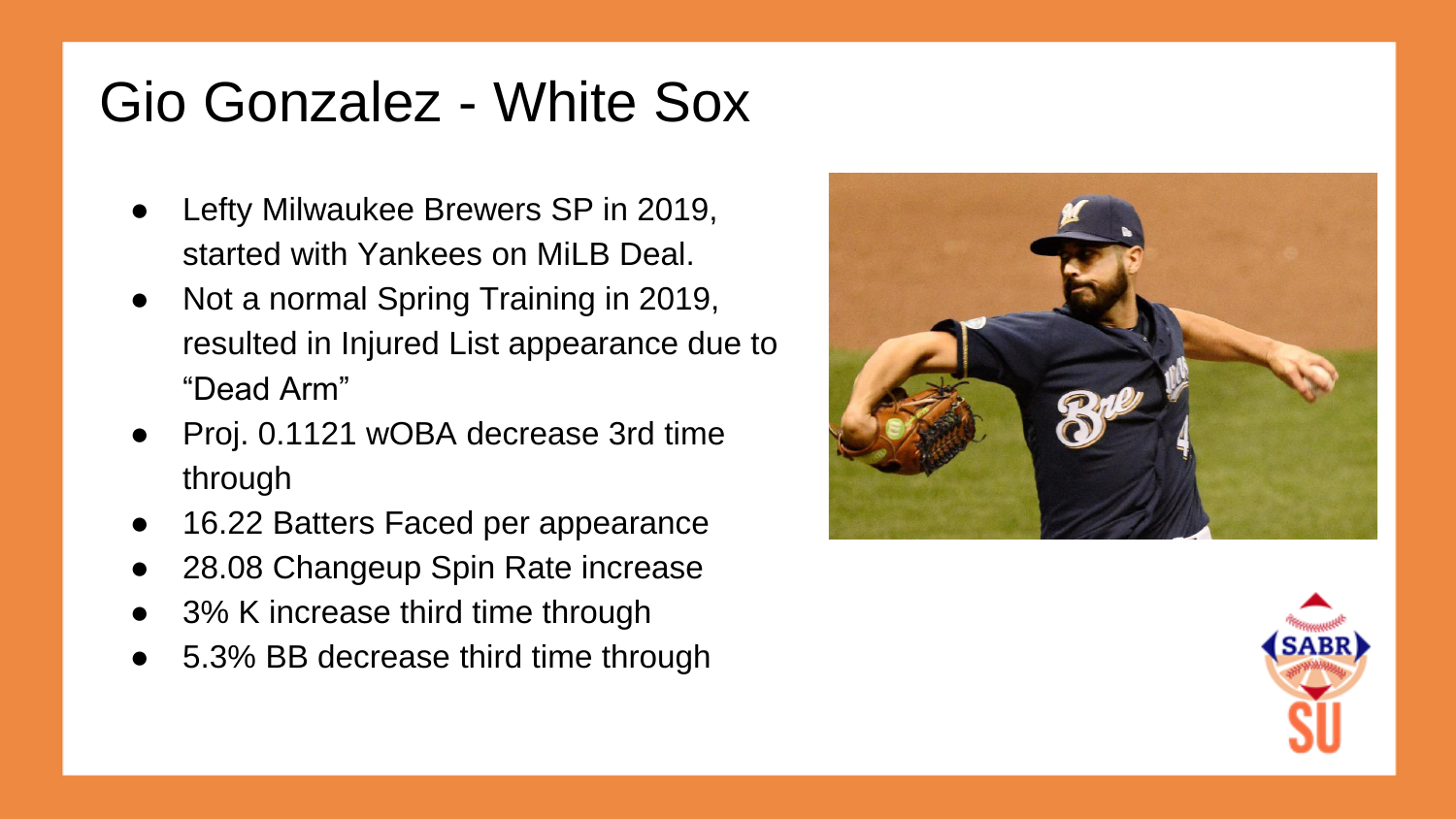# Griffin Canning - Angels

- Rookie pitcher in 2019
- Proj. wOBA decrease of .0039 third time through
- Minimal decrease in wOBA 3rd time through
- Struck out 5% more batters 3rd time through
- Walked 4% less batters 3rd time through
- **Changeup Curveball combination**



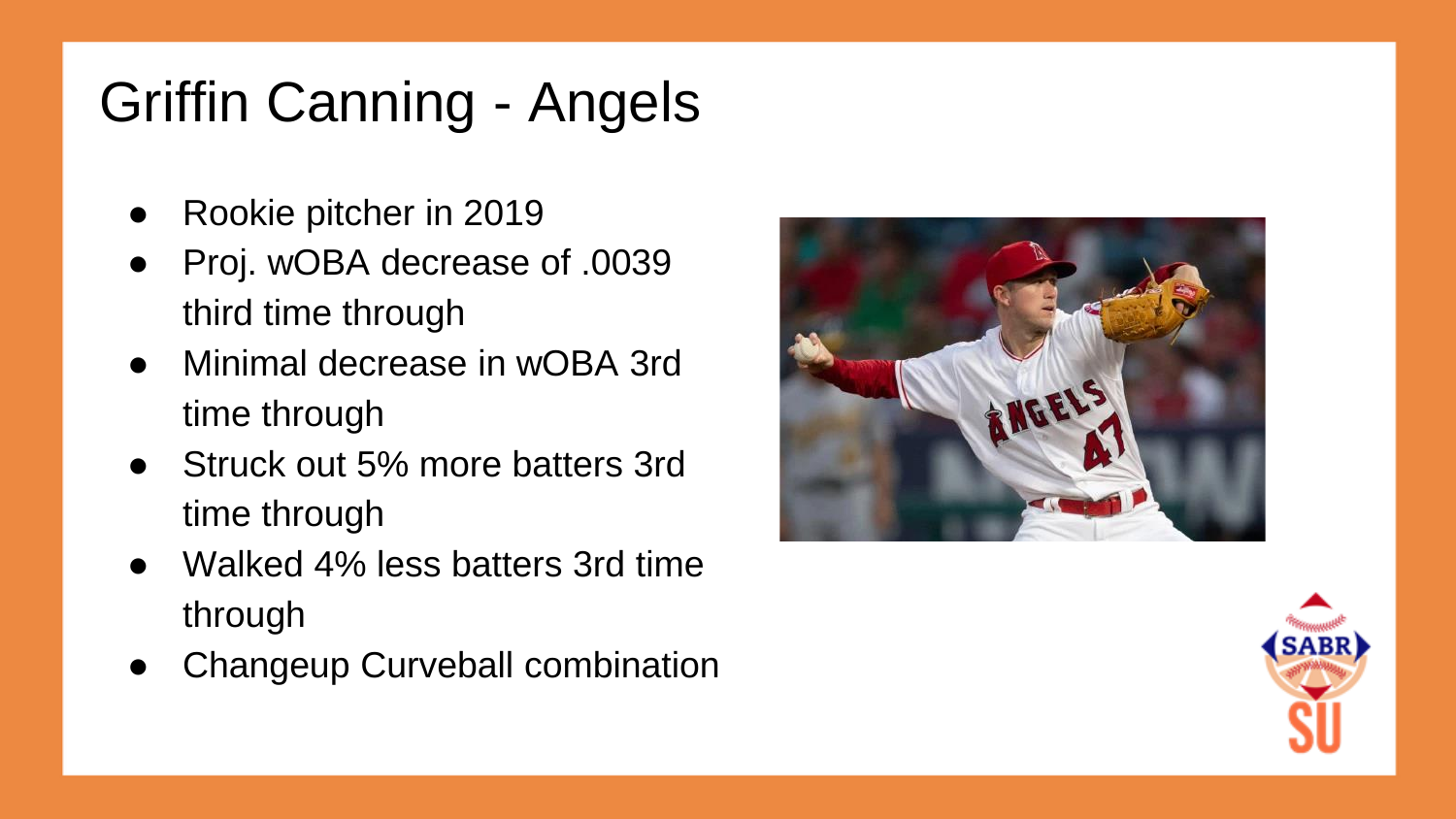### Risk and Data Assessment

- Cannot account for whether they save certain pitches for later
- Could not statistically test certain strategies ○ Wanted the data for the approach of each game
- Had to assume health while they were pitching
- Cannot statistically look at pitch accuracy decline throughout the game because intended locations are not known